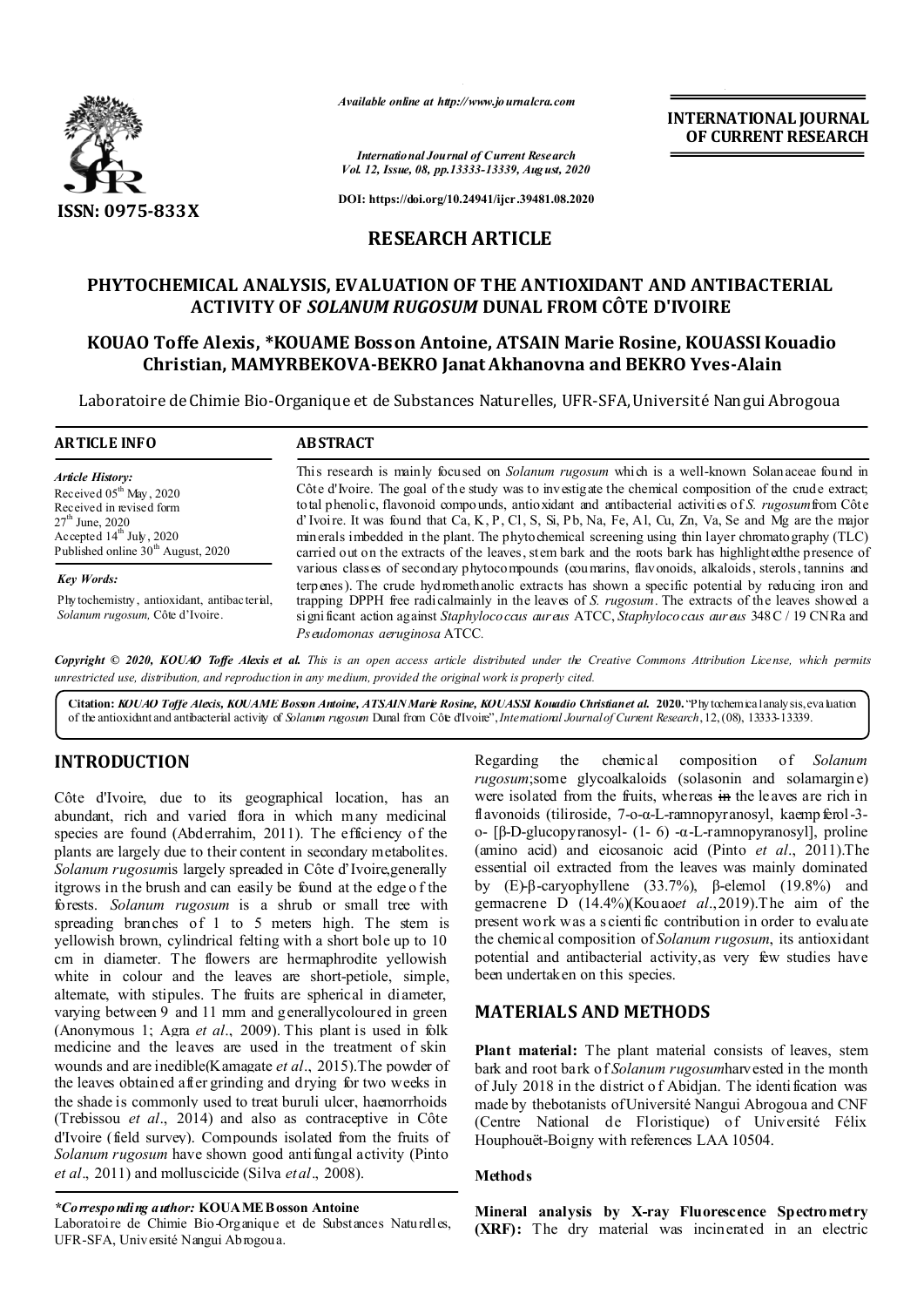ovenbranded Nabertherm More thanheart at 350 ° C. The ash obtained (4g) w as intimately mixed with 1 g of binder powd er to make a pellet. It was then analysed with an X-ray fluorescence spectrometer (AMETEK spectro Xepos. ED2000) coupled a computer which makes it possible to process the data using a specific so ftware (Oxford Xpertease Windows).

**Preparation of the different extracts:** 10 g of powder from each organ were macerated in 125 ml of MeOH (80%) with continuous stirring for 24 h. After filtration through Büchner, the macerations obtained were combined and then evaporated with a rotary evaporator. The crude hydromethanolic extracts were subsequently used for th e dosage, antioxidant, biological activity and for the preparation of all the selective extracts  $(4 \times$ 25 ml of hexane, chloroform, ethyl acetate and n- butanol). Afterwards, the different organic fractions were concentrated with a rotary evaporator under a reduced pressure and then used for all the phytochemical tests.

**Qualitative Test:** The phytochemical screening carried out by thin layer chromatography (TLC) of the selective extracts was carried out to reveal their chemical composition. The eluents used were; Hexane extract: Hexane /  $A$  cOEt (5.5 / 1.5; v / v) for the leaves and Hexane / AcOEt  $(5/3; v / v)$  for the bark of stems and roots. For the chloroformic extract, it was used: CHCl<sub>3</sub> / EtOH / NH<sub>3</sub> (5/1 / 0.1; v / v / v); Ethyl acetate extract: AcOH / CHCl<sub>3</sub> / EtOH / H<sub>2</sub>O / AcOEt (1.25 / 3 / 0.25 / 0.25 / 2;  $v / v / v / v$ , finally forn-butanol extract: AcOH / CHCl<sub>3</sub> / EtOH / H<sub>2</sub>O / AcOEt (4 / 3.75 / 0.5 / 0.5 / 4; v / v / v / v / v / v). Godin (sterols, terpenes and flavonoids);  $AlCl<sub>3</sub>1%$  m/v (flavonoids); KOH 5% m/v (coumarins, anthracenes); FeCl<sub>3</sub> 2% m/v (tannins, phenolic acids); Liebermann-Bürchard (sterols and terpenes); basic lead acetate 5 % m/v (coumarins); NH<sub>3</sub>(coumarins, anthocyanins, flavonoids); Neu (flavonoids), Dragendor'ff (alkaloids)were the reagents used to identify the different compounds. The interpretation of the obt ainedresults was possible based on previous works carried out by Kabran, 2014; Konan, 2010; N'gaman, 2013; N'guessan, *et al*., 2011; Lagnika, 2005; Ekoumou, 2003; Georgievskii, *et al*., 1990.

**Determination of total polyphenols:** The total phenolic contentwas determined according to the Folin-Ciocalteu colorimetric method (Singleton *et al*., 1999; Heilerová *et al*., 2003) modifiedby Konan, 2010. To 1 ml of each extract, were added 1.5 ml of Na<sub>2</sub>CO (17%, m / v) and 0.5 ml of Folin-Ciocalteu reagent (0.5N). The whole solution was incubated at 37 ° C for 30 min and the absorbanceread at 760 nm. The quantification of the total polyphenols was made according to a linear calibration lineobtained by using a standard extract o f gallic acid at different concentrations (0 to 1000 μg / ml).

The total phenolic content (Q) was calculated according to the following formula:

 $Q = (V \times C \times d) / m$  (en µg EAG/g SM)

V: final volume of the extract (ml), C: concentration of the extract ( $\mu$ g / ml), d: dilution, m: mass of dry matter of the hydrolysed plant material (g)

**Determination of total flavonoids:** The determination of total flavonoids was carried out according to a modi fied method of Hariri *et al.*, (1991). In fact; 2 ml of each extract were mixed with 100 µl ofNeu reagentandread at 404 nm using Quercetol

as standard. The percentage of total flavonoids was calculated in quercetol equivalent according to the following formula:

F (%) =  $(0.05 x \text{ Aext} / \text{ Aq}) x 100 x d / \text{Cext}$ 

Aext: absorption of the extract, Aq: absorption of quercetol, Cext: concentration of the extract (mg / ml), d: dilution

### **Dosage of tannins**

### **Hydrolysable tannins**

In this part, themethod of Di f *et al*., 2015 was used; to 1 ml of maceration (0.4 g in 20 ml MeOH 80%), 3.5 ml of a solution of  $FeCl<sub>3</sub>$  (0.01 M in 0.001 M HCl) were added, the absorbance was read at 660 nm and the content of hydrolyzable tannins was expressed in percentage  $(\%).$ 

**Condensed tannins:** The determination of condensed tannins was carried out by the  $FeCl<sub>3</sub>$  method (Broadhurst and Jones, 1978; Heilmler *et al*., 2006). To400 μl of each samples (0.5 mg / ml) were added 1.5 ml of the vanillin solution (4% in MeOH) and 0.8 ml of concentrated HCl. The mixture was then incubated for 15 min and the absorbance read at 500 nm. The concentrations of the condensed tannins were deduced from the calibration curve established with catechin  $(0-150 \mu g / m)$ ; and were expressed in micrograms of catechin equivalent per milligram ( $\mu$ gETC/mg).

**Evaluation the antioxidant activity by DPPH and FRAP assay**

**DPPH (2,2-Diphenyl-1-picrylhydrazyl Radical)Test:** The method used is wasthe one of Blois (1958) with slight modifications; a mixture of ethanolic extract (1 ml) of concentrations  $(1 \text{ mg } / \text{ ml}$  to  $0.001953 \text{ mg } / \text{ ml})$  and  $2 \text{ ml}$  of DPPH (0.03 mg / ml) was measured at 517 nm after 30 min of incubation. The positive reference control used was ascorbic acid (vitamin C); the percentage of reduction of DPPH (PR) and the effective half-concentration  $(EC_{50})$  were calculated respectively according to equations (1) and (2).

% reduction (PR) = 
$$
(1 - \frac{\text{Absorbance extract}}{\text{Absorbance contr\^e}}) \times 100
$$
 (1)

$$
EC_{50, t} = \frac{CR_{50}, t}{[DPPH^{\bullet}]t=0}
$$
 (2)

**Test FRAP (Ferric reducing antioxidant power):** The reducing power of the samples was determined according to the FRAP method (sodium acetate  $(300 \text{ mM}, \text{pH} = 3,6)$ , 10 mM of TPTZ solution (2, 4,6-Tri (2-pyridyl) -s-triazine) was prepared in 40 mM HCl and  $FeCl<sub>3</sub>$  (20 mM) in a volume ratio (10: 1: 1,  $v / v / v$ ) freshly prepared at 37 ° C in a water b ath. 100 μl of Trolox (0,187 mM; 0,375 mM; 0,75 mM and 1,5 mM) and samples prepared at a concentration of  $0,25$  mg / ml were added to 3 ml of FRAP reagent. T he absorbance was read at 593 nm after 4 min and the results were expressed in mM equivalent T rolox **(**Benzie, 1996; Gong *et al*., 2016).

#### **Antibacterial activities**

**Sterility test:** The different extracts to be tested were seeded using a sterile swab on a Muller Hinton agar (MH) and subsequently incubated at 37 ° C for 24 h.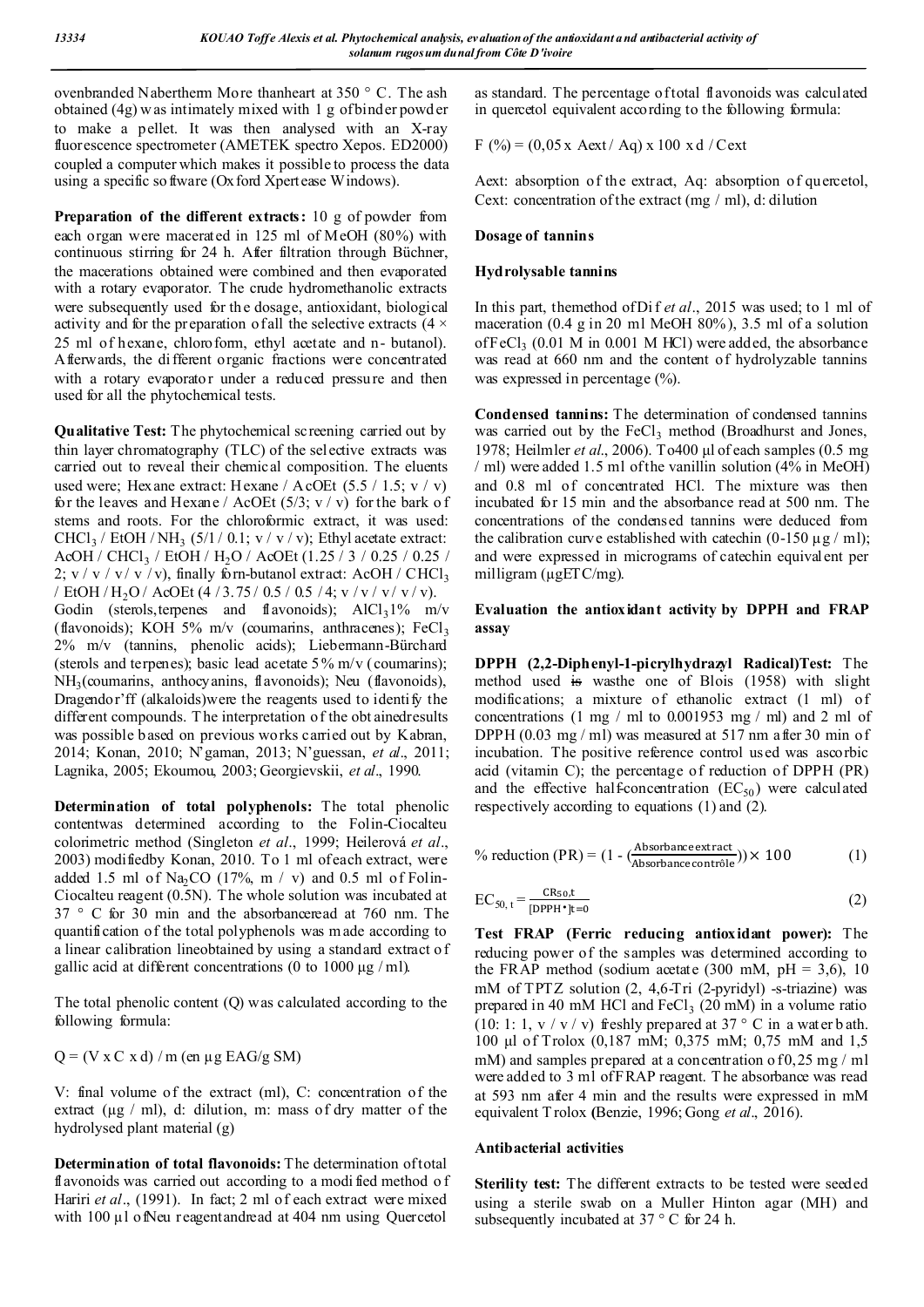**Bacterial strains:** The strains of *Staphylococcus aureus* coded ATCC 29213 and 348C / 19 CNRa, those of *Escherichia coli*ATCC 25922 and 353UB / 19 CNRa of *Klebsiella oxytoca* 343UB / 19 CNRa and finally the strains of*Pseudomonas aeruginosa* coded ATCC 27853 and 692Ma / 19 CNRa, of Pasteur Institute of Côte d'Ivoire were used in these investigations.

**Preparation of the bacterial inoculums:** A well-isolated colony of a bacterial culture of 18 to 24 h was collected and then homogenized in 2 ml of a sterile glucose solution.

**Inoculum count:** The bacterial inoculum was homogenized and then diluted. Thus, 4 decimal dilutions from 10-1 to 10-4 were obtained. The initial bacterial inoculum and the four dilutions were inoculated, using a loop calibrated at 2 μlin a 5 cm long streak on an HD agar.

**Preparation of the concentration range of the extracts:**  Sterile hydroalcoholic solutions of the extracts of the leaves, stem bark and root bark (200 mg / ml)were prepared. From the concentrations prepared; 5 different concentrations 100;50;25; 1.5; 6.25mg / mlwere obtained by a 2-fold dilution for each solution.

**Efficiency test:** The efficiency test o f the extracts was carried out on 3 concentrations (200; 50 and 25 mg / ml) of the prepared solution. They were placed in w ells on the top of the agars previously seeded with the different bacterial strains. A sterile distilled water solution was used as negative control. However, the antibiotics used in the treatment of pathologies linked to the tested bacteria such as; Ampicillin  $+$  Clavulanic acid (AMC), Cefotaxime (CTX), Aztreonam (ATM), Imipenem (IPM), Cefoxitin (FOX) were used as positive controls.

**Antibacterial test:** The antibacterial tests were performed according to the method of dilution in a liquid medium in sterile microplates for the determination of the antibacterial parameters of the extracts; namely the Minimum Inhibitory Concentration (MIC) and the Minimum Bactericidal Concentration (MBC). 100 µl of the different concentrations of plant extract (6.25; 12.5; 25; 50; 100; 200 mg / ml) to be tested were distributed in the wells of a sterile microplate from the highest concentration to the lowest (Dosso and Faye-Kette, 2000; Koné *et al*., 2004) as well as sterile distilled water used as control (Tc)**.**To these amounts were added 100 µl of the bacterial inoculum. The microplate was incubated at 37 ° C for 24 h. The MIC therefore corresponds to the concentration of the first experimental well in which no disorder was visually observed. MBCcorresponded to the lowest concentration of extract for which there was at most 0.01% of surviving bacteria.

# **RESULTS AND DISCUSSION**

**Quantification of macroelements and oligo-elements:** Through the elementary chemical analysis carried out using the X-ray fluorescence spectrometer, it has been possible to quantify the mineral elements.

Table 1 summarizes the content of major elements contained in the various organs of *Solanum rugosun*, thus the stems barkcontains (70.72%) followed by the leaves (70.55%) and the roots bark (66.76%). The most abundant mineral elements

were calcium and potassium respectively (15.22% and 32.66%) in the leaves, (37.18% and 24%) in the stems bark and for the roots bark (32.06%) and 21.61%). The microelements contained in *Solanum rugosum*are listed in Table 1. Root bark (3.46%) and stem bark (1.06%) had a higher proportion than the leaves (0.89%).Macro elementsare essential for life, furthermore; Calcium, for instance, enters in the structure and constitution of the skeleton and the teeth **(**Delmi *et al*., 1990), moreover it regulates the heart rate just like potassium (Nassira, 2014).

We noted the absence of lead in the stems and the roots barks, however; the leaves have 1.41%. This presence of lead in the leaves can come from the pollution of the nearby its environment or can be explained by the fact that plants can absorb lead from the roots, but also from the aerial organs, or by the intermediary of both. The amount of lead present in various organs of a plant depends on the transport from the outside of the roots to the inside, then on its translocation from the roots to the leaves (Patra *et al*., 2004).*Camellia sinensis* and *Gmelina arborea*have equal amounts of Fe and Mg;their content in the leaves of *Solanum rugosum* were also important. Indeed, for the leaves of *C. sinensis* and *G. arborea*; Fe and Mg were respectively (0.3% and 2.07% of mass) and (0.2% and 2% of mass) (Mossion, 2007; N'gaman, 2013)compared to those of *S. rugosum* (0.35% and 4.95% of mass). In addition to their importance as minerals in plant growth, Fe and Mg are widely used as coenzymes and are also important in thediet and health (Davidian *et al*., 2007; Mossion, 2007;N'gaman, 2013).

**Phytochemical screening:** Phytochemical screening has made it possible to show the presence of tannins, coumarins, anthracenes, flavonoids, anthocyanins, alkaloids, sterols and terpenes in the selective extracts of the leaves, stem bark and in the root bark of the plant (Table 2). The presence of these identified secondary metabolites could justify the traditional uses of the plant and the pharmacological properties attributed. In Brazil, the work of some authors summarized in the Public Scientific Initiation book has shown the presence of alkaloids, flavonoids, terpenes, sterols, tannins and the absence of coumarins in the fruits, leaves and in the stems of *Solanum rugosum* (Anonymous 2).

However; the work o f Pinto *et al*., (2011) shows the presence of flavonoids and terpenoids in the leaves of *Solanum asperum*. We found out that some coumarins, flavonoids, tannins, terpenes, sterols and alkaloids have been detected in Solanum genus according to the studies performed by Singh *et al*., 2009; LuYan *et al*., 2011; Pinto *et al*., 2013; Chen *et al*., 2013 and Francis *et al*., 2013.

**Determination of total phenolic:** The total phenolic compounds (Figure 1) contained in the extracts were determined from the equation of the calibration line established using different concentrations of the standard (gallic acid). The contents obtained are expressed in micrograms equivalent of gallic acid per gram of extract (μg EAG  $\overline{I}$  g). Interestingly, all the studied extracts are rich in phenolic compounds, however; the leaves and the stems bark contain a significant content compared to the root bark.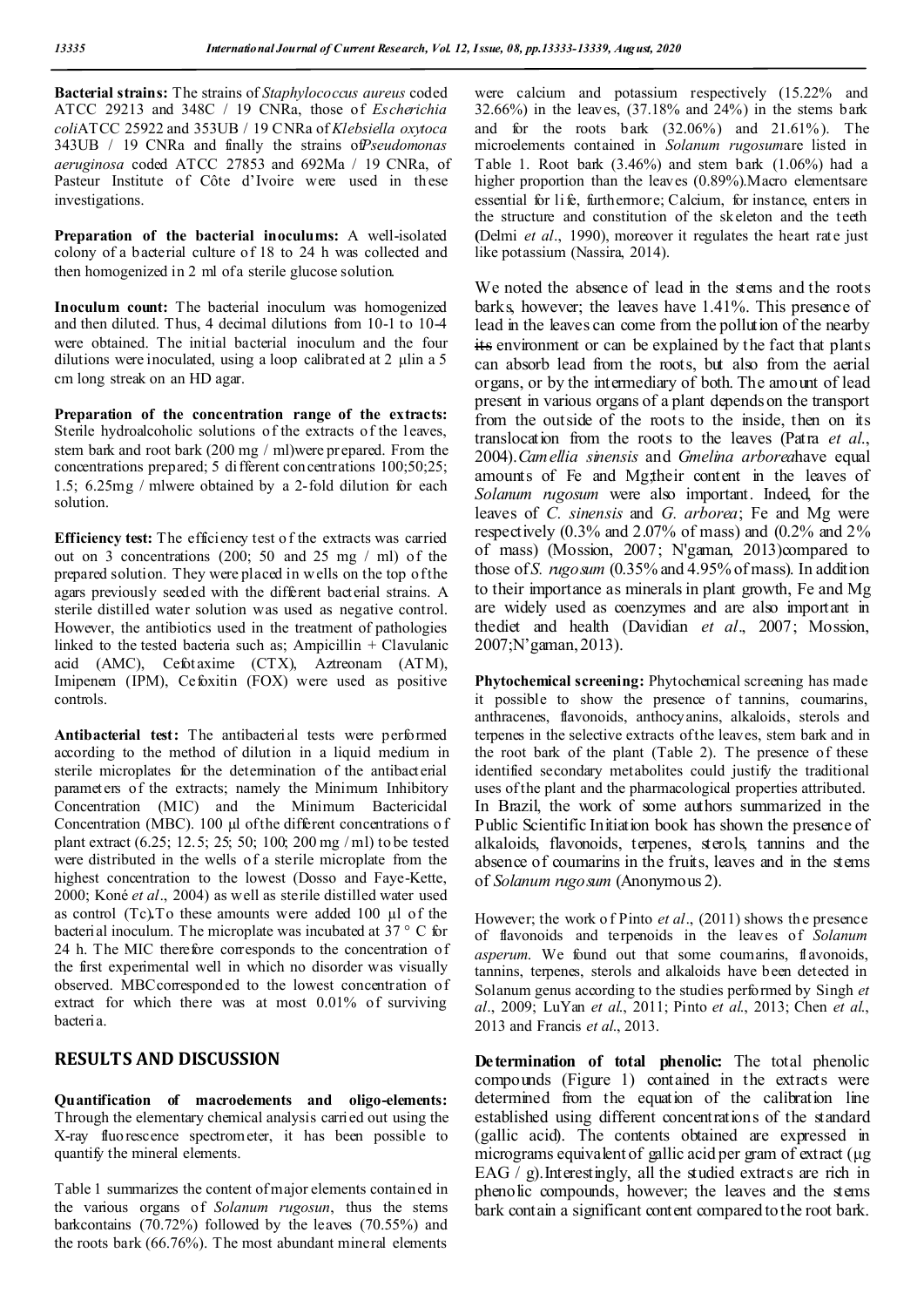| Mac roelements $(\% )$ |       |      |       |      |      |      |                          |      |      |       |
|------------------------|-------|------|-------|------|------|------|--------------------------|------|------|-------|
|                        | Ca    |      | K     | Cl   | S    | Mg   | Si                       | Pb   | Na   | Total |
| Le ave s               | 15.22 | 5.68 | 32.66 | 6.77 | 1.65 | 4.95 | 2.05                     | .41  | 0.16 | 70.55 |
| Stem bark              | 37.18 | 2.10 | 24    | 1.96 | 1.38 | 2.67 | 1.32                     | -    | 0.11 | 70.72 |
| Root bark              | 32.06 | 2.37 | 21.61 | l.96 | 1.94 | 5.33 | 1.15                     | ۰    | 0.34 | 66.76 |
| Oligo-elements $(\% )$ |       |      |       |      |      |      |                          |      |      |       |
|                        | Fe    |      | Al    | Сu   | Zn   |      | Se                       | Va   |      | Total |
| Le ave s               | 0.30  |      | -     | 0.31 | 0.28 |      | $\overline{\phantom{a}}$ | -    |      | 0.89  |
| Stem bark              | 0.35  |      | 0.36  | 0.17 | 0.10 |      | -                        | 0.11 |      | 1.09  |
| Root bark              | 1.06  |      | 0.89  | 0.60 | 0.22 |      | 0.69                     | ۰    |      | 3.46  |

## **Table 1: Macroelements and oligo-elements content (in % of mass) in the organs of** *S. rugosum*

### **Table 2: Phytochemical screening of** *S. rugosum* **by TLC**

| Phy to compounds |         | Solanum rugosum |        |        |           |          |        |         |         |                                  |        |         |  |
|------------------|---------|-----------------|--------|--------|-----------|----------|--------|---------|---------|----------------------------------|--------|---------|--|
|                  | Leaves  |                 |        |        | Stem bark |          |        |         |         | Root bark                        |        |         |  |
|                  | Hx      | Chl             | Ea     | Bu     | Hx        | Ch       | Ea     | Bu      | Hx      | $\mathop{\mathrm{Chl}}\nolimits$ | Ea     | Bu      |  |
| Alkaloids        | ۰       |                 |        |        |           | $^+$     |        | $^+$    |         | $^+$                             |        |         |  |
| Anthocyanins     | ۰       |                 |        | $^+$   |           | $^+$     | $^+$   | $^{+}$  | ۰       | $^{++}$                          | $^{+}$ |         |  |
| Anthracenes      | $^{+}$  | $^{+}$          |        |        | $++$      | $^{+}$   |        |         | $^+$    |                                  |        |         |  |
| Coumarins        | $++$    | $++ +$          | $+++$  | $+++$  | $++$      | $+++$    | $+++$  | $^{++}$ | $^{++}$ | $+++$                            | $+++$  | $^{++}$ |  |
| Flavonoids       | ۰.      | $++ +$          | $++ +$ | $+++$  | -         | $^{+++}$ | $+++$  | $++ +$  | ۰       | $+++$                            | $++ +$ | $^{++}$ |  |
| Phenol acids     | ۰       | $^{+}$          | $^{+}$ | $^+$   |           | $^{+}$   | $^{+}$ | -       |         |                                  |        |         |  |
| Sterols          | $++$    | $^{++}$         |        |        | $^{+}$    | $++$     |        | -       | $^{++}$ | $^{++}$                          |        |         |  |
| Tannins          |         | $^+$            | $++$   | $^{+}$ |           | $^{+}$   | $^{+}$ | $^{+}$  | ۰       | $^+$                             | $^+$   |         |  |
| Terpens          | $^{++}$ | $^{++}$         |        |        | $++$      | $^{++}$  |        |         | $^{++}$ | $^{++}$                          |        |         |  |

-: Absence; +: weak presence; ++: average presence; +++: strong presence Hx: Hexane; Chl: Chloroform; Ea: Ethy l acetate ; Bu : n-Butanol.

**Table 3: Inhibition zone diameter of extracts and reference antibiotics.**

| Inhibition zone diameter (mm) |              |           |           |            |     |            |            |      |  |
|-------------------------------|--------------|-----------|-----------|------------|-----|------------|------------|------|--|
|                               | Antibiotics  |           |           |            |     |            |            |      |  |
| Souches                       | Leaves       | Stem bark | Root bark | <b>FOX</b> | AMC | <b>CTX</b> | <b>ATM</b> | IP M |  |
| S. aureus ATCC                | $9\pm0$      |           |           | 20         |     | -          |            |      |  |
| S. aureus                     | $9\pm0$      |           |           |            |     |            |            |      |  |
| E. coli ATCC                  |              |           |           |            |     | 28         | 32         |      |  |
| E. coli                       |              |           |           |            |     |            |            |      |  |
| K. oxytoca                    |              |           |           |            |     |            |            |      |  |
| P. aeruginosa ATCC            | $9.33 \pm 0$ |           |           |            |     |            |            |      |  |
| P. aeruginosa                 |              |           |           |            |     |            |            |      |  |

*S: Staphylococcus; E: Escherichia coli*; *K*: *Klebsiella; P*: *Pseudomonas;* AMC: Ampicillin + clavulanic acid; CTX: Cefotaxime; ATM: Aztreonam ; IPM: Imipenem ; FOX: Cefoxitin

**Table 4: Antibacterial parameters of** *S. rugosum***leaves**

| Stra ins           | $MIC$ (m $g/mL$ ) | $MBC(m\varrho/mL)$ | <b>MBC/MIC</b> | Interpretation     |
|--------------------|-------------------|--------------------|----------------|--------------------|
| <i>aureus</i> ATCC | <b>__</b>         | <u>_</u>           |                | Bactericide        |
| Aureus             | <u>_</u>          | 50                 |                | <b>Bactericide</b> |
| aeruginosa ATCC    | 50                | 100                |                | Bactericide        |

 *S: Staphylococcus; P*: *Pseudomonas*

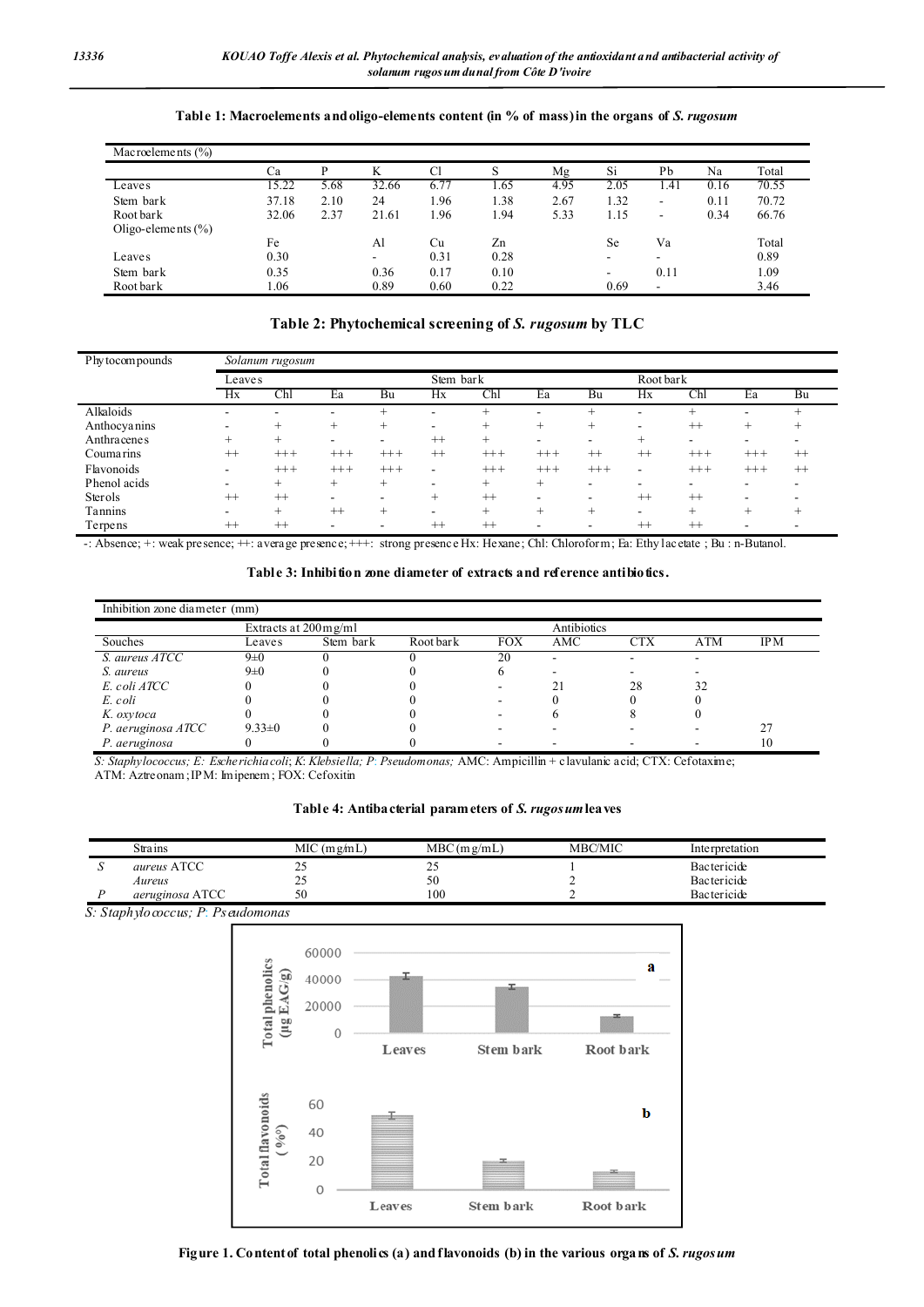

**Figure 2: Content of condensed (c) and hydrolyzable (d) tannins in** *S. rugosum*



**Figure 3: DPPH reduction percentages of extracts and vitamin C**



**Figure 4: FRAP antioxidant profiles (μM TE / g MS) of extracts and vitamin C**

**Determination of total flavonoids:** The results of the quantitative analysis of flavonoids in the organs of *S. rugosum*, showed the notable presence of flavonoids in variable proportions (Figure 1). The contents of total flavonoids were also higher in the leaves than in the bark of stems and the roots. This result is in accordance with the chromatograms o f the selective extracts obtained from the crude hydromethanolic extracts. It appears that several molecular fingerprints of flavonoids had been detected in the chloroform, ethyl acetate and n-butanol extracts. The findings are in accordance with those of Gelhin *et al*., 2006; they concluded that, plants synthesize more flavonoids for their protection when they are exposed to environmental aggressions, such as geographic and climatic conditions. The studied plant was harvested in the district of Abidjan which is regularly under variable climatic conditions throughout the year.

**Dosage of tannins:** The contents of hydrolyzable and condensed tannins were d etermined in the *S. rugosum* organs; the amount of condensed tannins was determined in µg EC / mg of extract from the catechin calibration line while the content of hydrolyzable tannins was expressed in percentage. The results obtained are illustrated in the histograms (Figure 2). The extracts are mostly rich in condensed tannins than hydrolysable tannins and the leaves have remarkable contents than the other organs.

#### **Antioxidant evaluation**

**DPPH test:** The percentage of reduction of the samples reflects their capacity to reduce the DPPH<sup> $\cdot$ </sup> radical; Figure 3 shows us that all extracts have a smaller reduction percentage than that of vitamin C taken as a reference. The percentage o f reduction in DPPH varies according to the concentration and according to the plant organs. The leaves have a better capacity to reduce DPPH<sup> $\cdot$ </sup> radical compared to the other organs. This observed anti-free radical action could be explained by the presence o f the identified bioactive compounds. The works o f Lakshmidevi *et al*., (2016); Sujatha *et al*., (2013) show that the antioxidant activity of the leaves and stems o f *S. erianthum*are essentially due to their phytochemical constituents, in our case; the leaves have shown better activity compared to the stems.

**FRAP test:** The antioxidant activity of *S. rugosum* extracts was evaluated using the FRAP method. It is based on the ability of the extracts to reduce ferric iron  $Fe<sup>3+</sup>$  to ferrous iron  $Fe<sup>2+</sup>$ . The results obtained show that all the extracts have dosedependent activity and their capacity to reduce iron was different. The reducing power of the extract of the leaves(841.899  $\mu$ M TE / g DM) is much greater than that of the stem bark (167.382  $\mu$ M TE / g DM) and the one of the root bark (126.939  $\mu$ M TE / g DM). The high activity of the leaves extract was due to its high content in phenolic compounds. All the extracts have a weak activity compared to vitamin C (3840  $\mu$ M TE / g DM) used as a reference (Figure 4).

Antibacterial activity: The sterility test made it possible to show that all the crude hydroalcoholic extracts obtained from *S. rugosum* were sterile because no germ was obs erved on the various dishes after 24 h of incubation. Only the methanolic extract of the leaves showed an inhibitory effect against the bacterial strains of *Staphylococcus aureus* coded ATCC 29213 and 348C / 19 CNRa and of *Pseudomonas aeruginosa* ATCC 27853 at 200 mg / ml with an inhibition diameter ranged from  $9 \pm 0$  to  $9.33 \pm 0$  mm. Indeed, according to Ponce *et al.*, (2003), a bacterium is said to be resistant to an extract when its inhibition diameter on this extract is  $\leq 8$ mm and sensitive if this diameter is between 9 and 14 mm, more; it is said to be very sensitive when it is between 15 and 19 mm and extremely sensitive for all diameter greater than 20 mm. Compared to other bacterial strains, our extracts have been shown to be ineffective (Table 3). The antibiotics tested gave some inhibitory diameters ranged from 0 to 32 mm with regard to the different bacterial strains. These results confirm the phenotypes of the strains tested. After 24 h of incubation at 37 C, we observed a trend of a progressive decrease in the growth of the bacteria in the wells and the microplates while increasing the concentrations of the tested extracts. The antibacterial parameters obtained for each bacterial strain are detailed in Table 4. MBC / MIC reported made it possible to specify the mode of action of the substances. If this ratio was less or equal to 2, the substance was said to be bactericidal and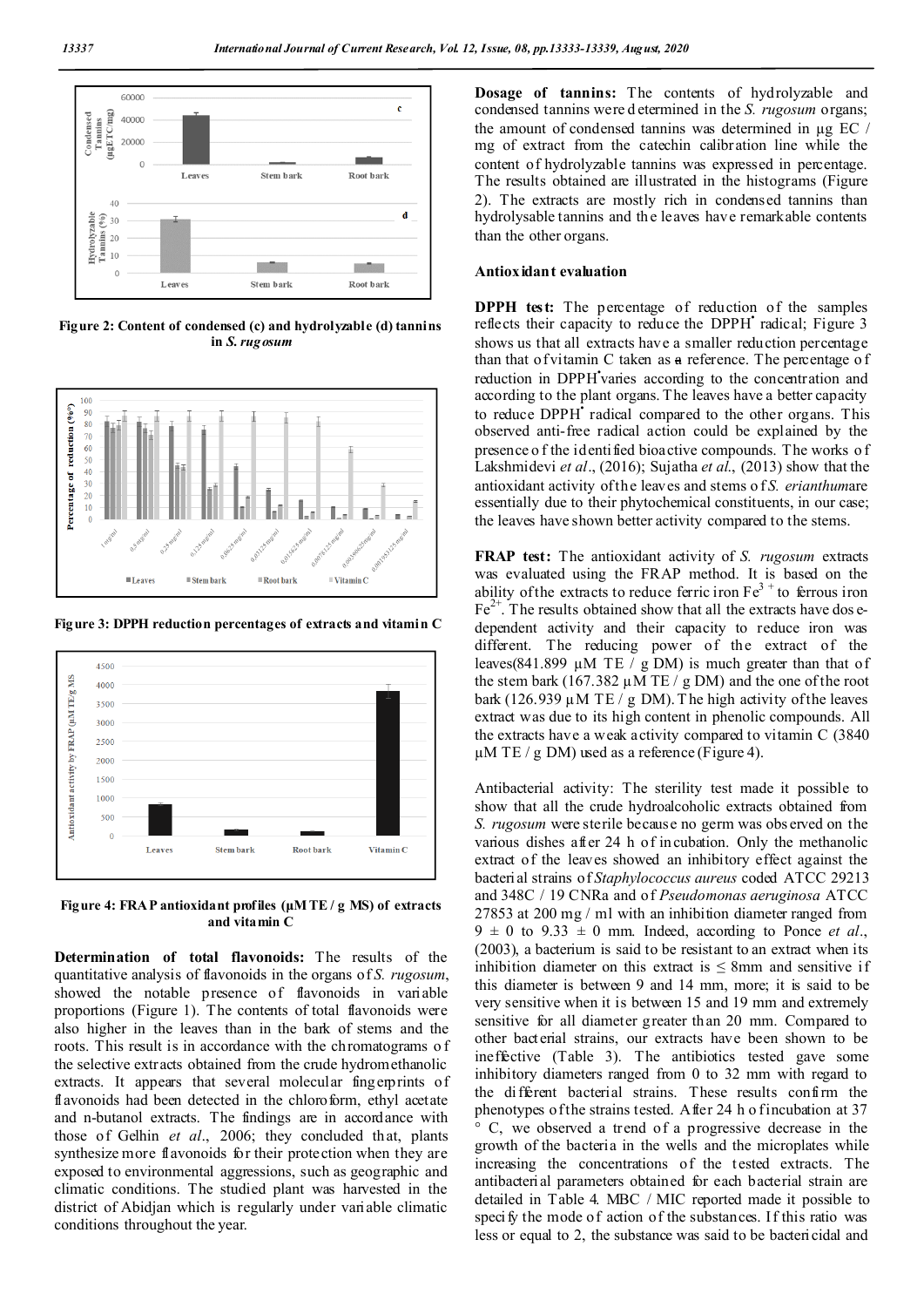strictly greater than 2, the concerned substance is bacteriostatic. According to these results, we can say that the extract from the leaves of *S. rugosum*is bactericidal against the strains tested. Thus, compared to the growth control, the tests in liquid medium of the analysed extracts have revealed a decreasing variation in the density of the bacteria in the experimental wells which is linked to an increase in the concentration of the extracts. Additionally; the determination of MIC, MBC and MBC / MIC, demonstrated the antibacterial activity of the extract of the leaves (Table 4) with a MBC / MIC ratio  $\leq$  2. These biological activities were due to the action of the chemical compounds present in the leaves. This could justify the traditional use of the leaves in the treatment of skin wounds for which the strains of *Staphylococcus aureus*dwell the maincause.

## **Conclusion**

The present report is the first study of the secondary metabolite found in *Solanum rugosum*, furthermore, it was possible to determine the total phenolic, total flavonoids content, antioxidant and antibacterial activity of *Solanum rugosum* species from Côte d'Ivoire. The phytochemical screening carried out revealed the richness of our plant in secondary metabolites, mainly in flavonoids, alkaloids, tannins, sterols, terpenes and coumarins. The antioxidant power of the leaves extracts was important compared to the other organs of the plant. This result was confirmed by two methods: the reduction of iron and the trapping of free radical using DPPH test; it comes out that*Staphylococcus aureus* was sensitive to extracts from the leaves at 200mg / ml.

## **Conflit of interest**: None

## **REFERENCES**

- Abderrahim E. 2011. Development of natural terpenes from Moroccan plants by catalytic transformations. Doctoral thesis from the University of T oulouse: 195
- Agra M.F., Kiriaki N.S., Berger L.R. 2009. Flora of Paraíba, Brasil: Solanum L. (Solanaceae). Acta Botânica Brasílica, 23:826-842.
- Anonymous 1 http: // plants paddies guyane.cirad. fr/ dicotyledones/solanaceae/*solanum rugosum*accessed 05/27/2020 at 9:33 p.m.
- Anonymous 2. htpp / www.saolucas.edu.br / repositorio / I\_ Scientific communication on health and the environment .pdf accessed  $07/12/2018$  at  $3:\overline{26}$  p.m.
- Benzie I. F. F. et Strain J. 1996. The Ferric Reducing Ability of Plasma (FRAP) as a Measure o f Antioxidant Power: T he FRAP Assay. Analytical biochemistry, 239: 70-76.
- Blois M. (1958) antioxidant determinations by the use of a stable free radical, nature, 181: 1199-1200.
- Broadhurst R. B. et Jones W. T. (1978). Analysis of condensed tannins using acidi fied vanillin. Journal of the science o f food and agriculture, 29: 788-794.
- Chen Y.C., Lee H. Z., Chen H. C., Wen C. L., Kuo Y.H., Wang G. J. (2013). Anti-inflammatory components from the root of *solanum erianthum* International Journal of Molecular Sciences, 14: 12581-12592.
- Davidian JC, Cathala N, Gosti F & Fourcroy P (2007). Sul fur in the soil and roles in plant physiology. French Academy of Agriculture, 1: 1-2.
- Delmi M., Rapin C.H., Bengoa J.M., Delmas P.D., Vasey H., Bonjour J.P. (1990); Dietary supplementation in elderly patients with fractured n eck o f the fermur. Lancet,1 :1013- 1016.
- Dif M. M., Benchiha H., Mehdadi Z., Benali-Toumi F., Benyahia M. et Bouterfas K. (2015). Quantitative study o f polyphenols in the various organs of the *Papaver rho eas* L species. Phytotherapy, 13: 324-319.
- Dosso M, Faye-kette H. 2000. Quality control of the antibiogram in current practice: Experience of the bacteriology laboratory of the Pasteur Institute of Côte d'Ivoire. The international bacteriologist, special issue, 53.
- Ekoumou C. (2003). Phytochemistry and pharmacology of Maerena crassi folia forsk. (Caparidaceae). Doctoral thesis in pharmacy, University of Bamako (Mali), 168.
- Falleh H., Ksouri R., Abdelly C. (2006). Antioxidant activity and polyphenol content in the various organs of the wild artichoke *Cynara cardunculus*. Arid Regions Institute, Arid Regions Review, Tunisia, 344.
- Francis X.T., Auxilia.A et Senthamil S.M., (2013). Antibacterial and phytochemical screening of *Solanum erianthum* D. Don J. Nat. Prod. Plant Resour, 3:131-133.
- Gelhin A., Guyon C., Nicod L. (2006). Glyphosphate-induced antioxydant imbalance in HaCaT: The protective effect of vitamine C and E. Environ. Toxicol. Pharmacol. 22: 27-34.
- Georgievskii B. P., Komissarenko N.F. & Dmitrour C. E. (1990). Bioactive compounds in medicinal plants, Naouka edition:336.
- Gong W. L., Yan J., Zhao L. X., Li C., Huang Z. L., Tanq B. Z. et Zhu M. Q. (2016). Single-wavelength-controlled in situ dynamic super-resolution fluorescence imaging for block copolymer nanostructures via blue-light-switchable FRAP. Photochemical and photobiological Sciences, 15: 1433-1441.
- Hariri E.B., Sallé G. et Andary C. (1991). Involvement of flavonoids in the resistance of two poplar cultivars to mistletoe (*Viscum album* L.). Protoplasma, 162 : 20-26.
- Heilerová L., Bućkova M., T arapćik P., Silhár S. et Labuda J. (2003). Comparison of antioxydative activity data for aqueous extracts of Lemon balm (*Melissa officinalis* L.), Oregano (*Origanum vulgare* L.), T hyme (*Thymus vulgaris* L.) and Agrimony (*Agrimonia eupatoria* L.) obtained by conventional methods and the DNA-based biosensor. Czech Journal Food Science 21 : 78-84.
- Heilmer D., Vigndini P., Dini M. G., Vincieri F. F. et Romani A. (2006). Antiradical activity and polyphenol composition of local Brassicaceae edible varieties. Food chemistry, 99: 464-469.
- Kabran G. R. M. (2014). Chemical and cytotoxic study of ten plants from the Ivory Coast, used in the traditional treatment of breast cancer, Doctoral Thesis. Nagui Abrogoua University: 265.
- Kamagate M., Bamba K. D., Die-Kacou H., Ake-Assi L., Yavo J.C Daubret P., Haramburu F. (2015). Pharmacovigilance of Medicinal Plants:Contribution of the Herbalists in Abidjan, International Journal of Phytopharmacology, 6 : 66-75.
- Konan K.M. (2010). Chemical study and evaluation of the antioxidant activity of four medicinal plants from Côte d'Ivoire. Unique Doctoral Thesis, University of Abobo-Adjamé (Côte d'Ivoire) : 112.
- Koné, W.., Atindehou, K. K., T erreaux, C., Hostettmann, K., Traoré, D., & Dosso, M. (2004). Traditional medicine in North Côte d'Ivoire: screening of 50 medicinal plants for